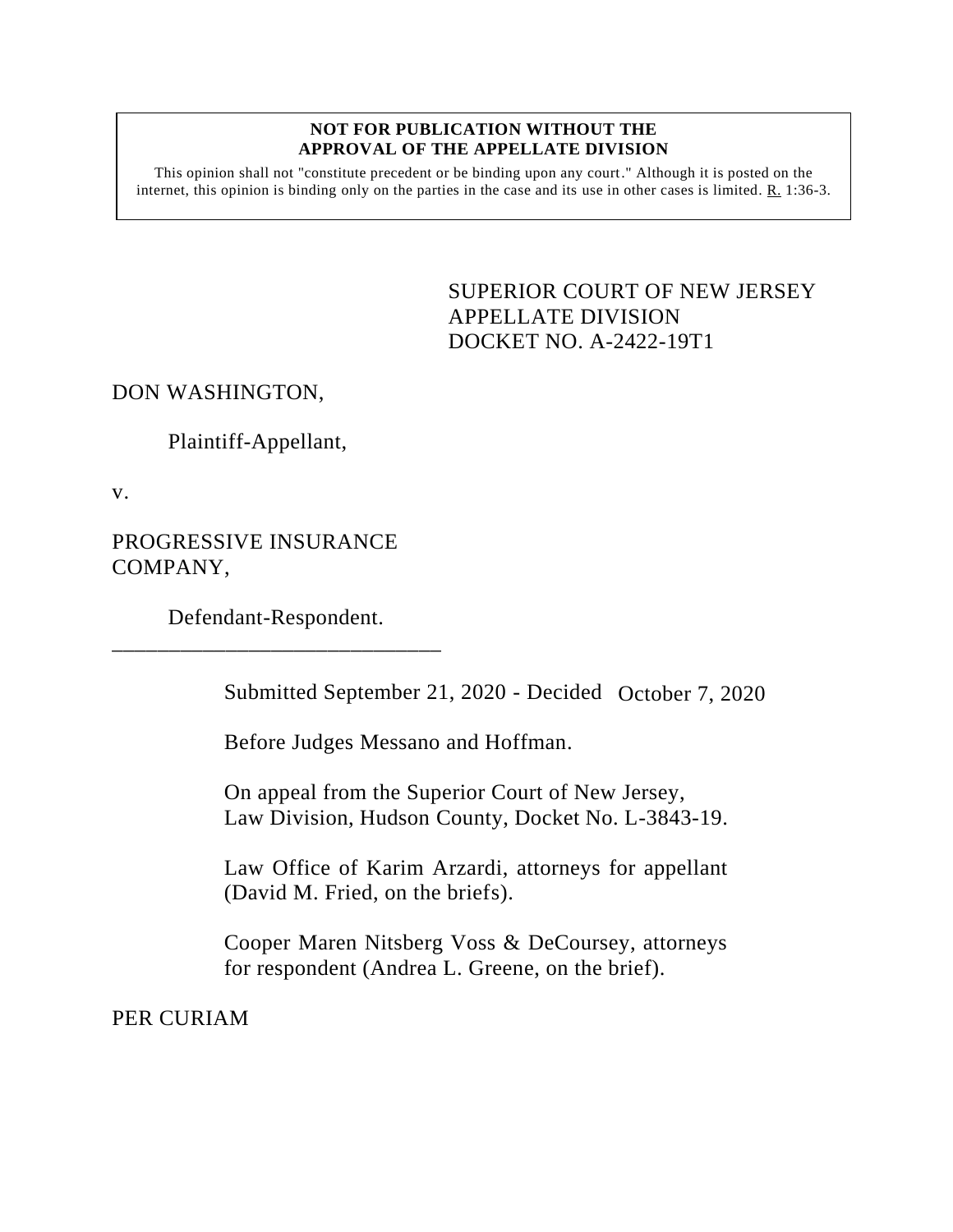Plaintiff appeals from the Law Division's February 5, 2020 order dismissing his complaint against his automobile insurer, defendant Progressive Casualty Insurance Company, improperly pled as Progressive Insurance Company. The facts are undisputed.

On January 30, 2019, plaintiff drove his car from his home in New York state to North Bergen. After shopping and exiting a store, plaintiff walked in a crosswalk toward his parked car when he was struck by another driver and injured. Plaintiff applied for personal injury protection (PIP) benefits under his New York policy, which contained a \$50,000 limit on PIP benefits. Defendant paid PIP benefits on plaintiff's behalf, ultimately exhausting the policy limits.

Plaintiff filed this complaint. Noting defendant was authorized to conduct business and issue automobile insurance policies in New Jersey, plaintiff asserted that N.J.S.A. 17:28-1.4 (the Deemer Statute) applied and required reformation of his policy to provide coverage up to New Jersey's mandatory PIP policy limits, i.e., \$250,000. See N.J.S.A. 39:6A-4(a).

Defendant moved to dismiss the complaint in lieu of filing an answer. It argued that the Deemer Statute did not apply because plaintiff was a pedestrian at the time of the accident. Defendant cited our decision in Leggette v. Government Employees Insurance Co., in which, on similar facts, we held that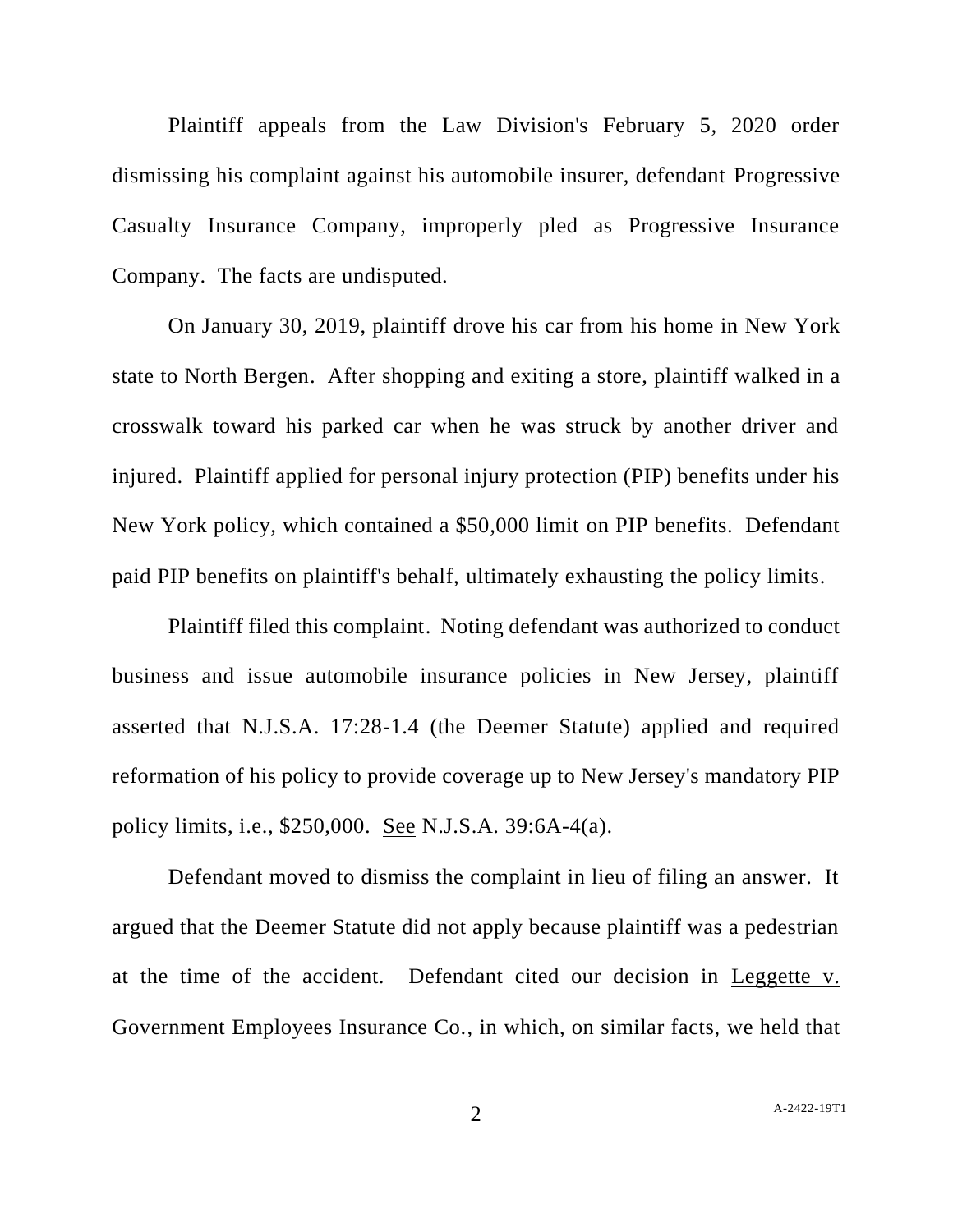"an out-of-state automobile policy is [not] deemed by N.J.S.A. 17:28-1.4 to provide PIP benefits when the named insured is injured by a New Jersey driver while a pedestrian." 450 N.J. Super. 261, 267 (App. Div. 2017). Because plaintiff had exhausted the benefits under his New York policy, defendant argued dismissal was appropriate.

Plaintiff argued that Leggette rested on erroneous interpretations of both the Deemer Statute and N.J.S.A. 39:6A-4 and, therefore, was wrongly decided. He also asserted that the case was factually different from the facts in Leggette.

Judge Kimberly Espinales-Maloney heard oral argument on defendant's motion. In a concise written opinion that accompanied her order, Judge Espinales-Maloney concluded that the facts essentially mirrored those presented in Leggette, and our opinion controlled. She entered the order under review, and this appeal followed.

Plaintiff reprises the arguments he made before the Law Division. We conclude any factual differences between this case and Leggette are insignificant and find Leggette's reasoning to be persuasive. We affirm and add only these brief comments.

As in Leggette, the issue requires us to construe two statutes. In relevant part, the Deemer Statute provides: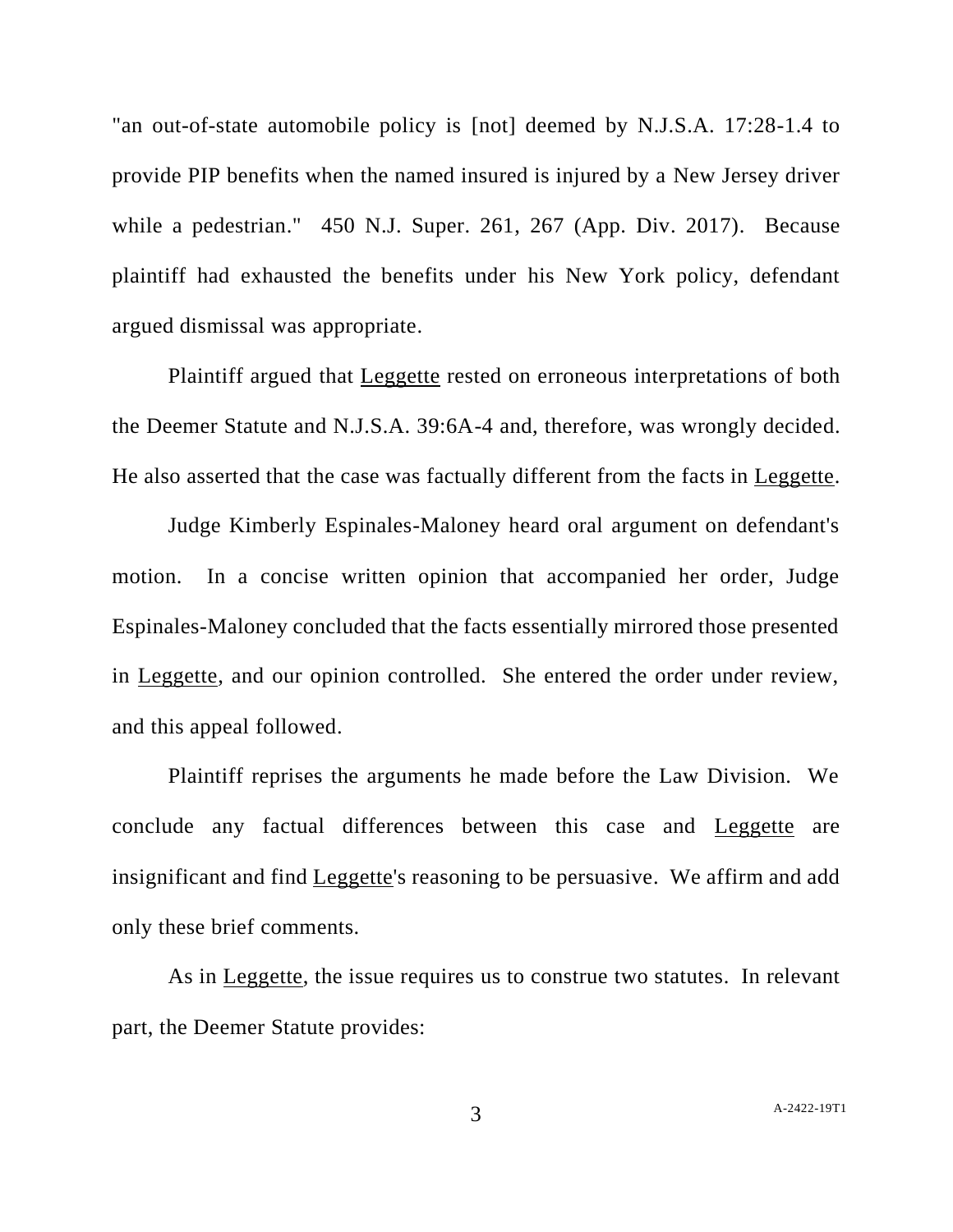[a]ny insurer authorized to transact . . . automobile . . . insurance business in this State . . . which sells a policy providing automobile . . . liability insurance coverage, or any similar coverage, in any other state . . . shall include in each policy coverage to satisfy at least the personal injury protection benefits coverage pursuant to [N.J.S.A. 39:6A-4]  $\ldots$  whenever the automobile or motor vehicle insured under the policy is used or operated in this State.

[N.J.S.A. 17:28-1.4 (emphasis added).]

"The legislation was in response to a growing number of cases where New Jersey residents were injured in accidents caused by out-of-state drivers whose insurance coverage was less than New Jersey's statutory requirements" and was intended "to reduce the demands on the Unsatisfied Claim and Judgment Fund." Leggette, 450 N.J. Super. at 265 (emphasis added) (quoting Gov't Emps. Ins. Co. v. Allstate Ins. Co., 358 N.J. Super. 555, 560 (App. Div. 2003)).

N.J.S.A. 39:6A-4 requires

every standard automobile liability insurance policy . . . shall contain personal injury protection benefits for the payment of benefits without regard to negligence, liability or fault of any kind, to the named insured ... who sustain[s] bodily injury as a result of an accident while occupying . . . or using an automobile, or as a pedestrian, caused by an automobile or by an object propelled by or from an automobile[.]

[(Emphasis added).]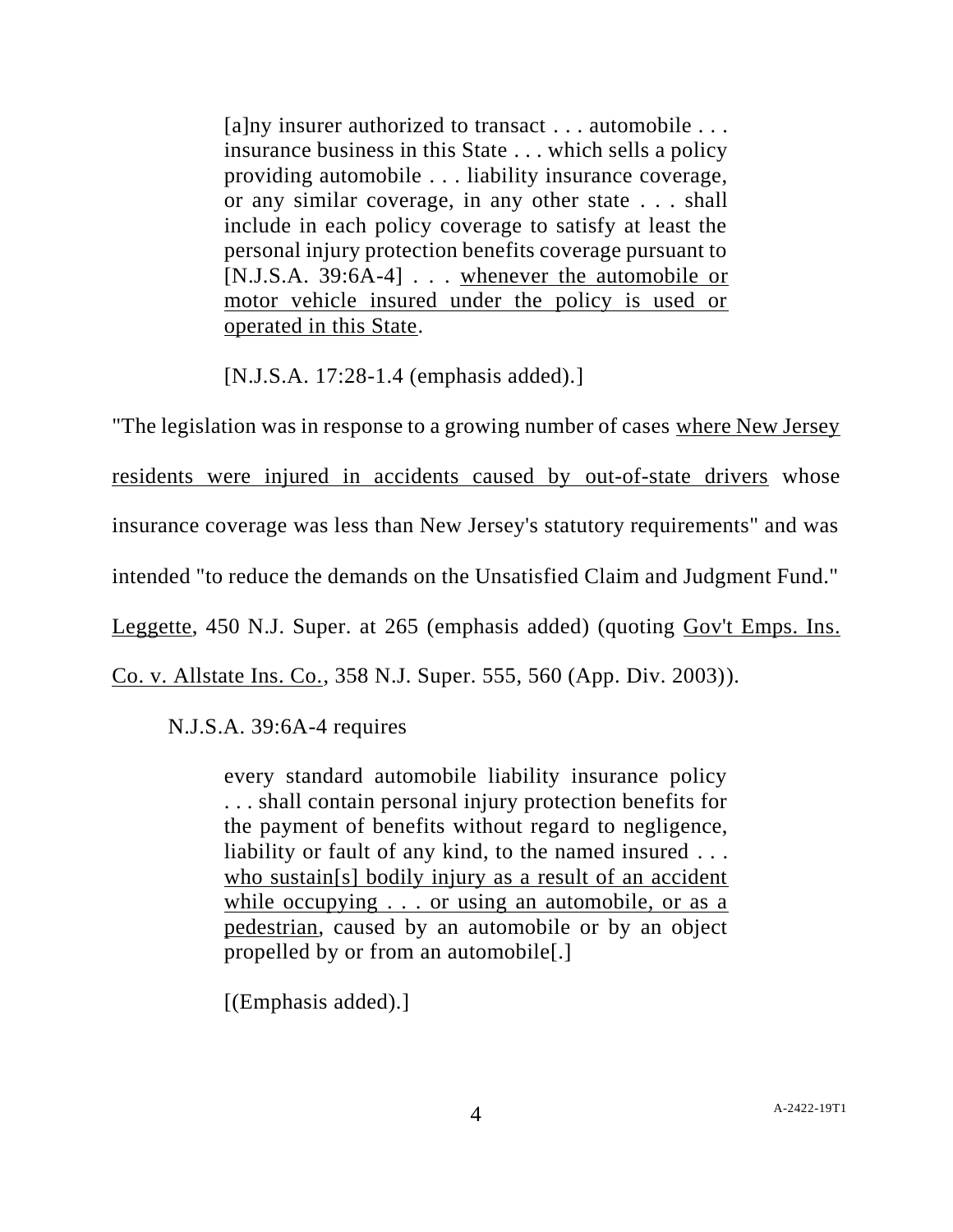Every policy must provide for the payment of PIP benefits "in an amount not to exceed \$250,000 per person per accident." N.J.S.A. 39:6A-4(a).

As did the plaintiff in Leggette, plaintiff in this case argues that the Deemer Statute's specific reference to N.J.S.A. 39:6A-4, and, in turn, that statute's specific reference to mandatory PIP coverage for injuries to "a pedestrian[] caused by an automobile[,]" means he was entitled to PIP benefits in an amount greater than the policy limits of his New York policy. We rejected that syllogism in Leggette, and we reaffirm that rejection here.

The plaintiff in Leggette was a Virginia resident who drove to New Jersey to visit her daughter at Princeton University. 450 N.J. Super. at 263. Plaintiff parked her car, walked away, and was crossing the street when she was struck by another vehicle. Ibid. We concluded that the greater PIP benefits applied only if the Deemer Statute was "triggered." Id. at 265. In other words, only when "the automobile . . . insured under the policy is used or operated in this State." Ibid. (quoting N.J.S.A. 17:28-1.4). We then noted by analogy that "courts have examined 'the statutory words "occupying . . . or using" an automobile in the context of eligibility for PIP benefits[,]' per N.J.S.A. 39:6A-4." Id. at 268 (quoting Negron v. Colonial Penn Ins., 358 N.J. Super. 59, 62 (App. Div. 2003)). Ultimately,

5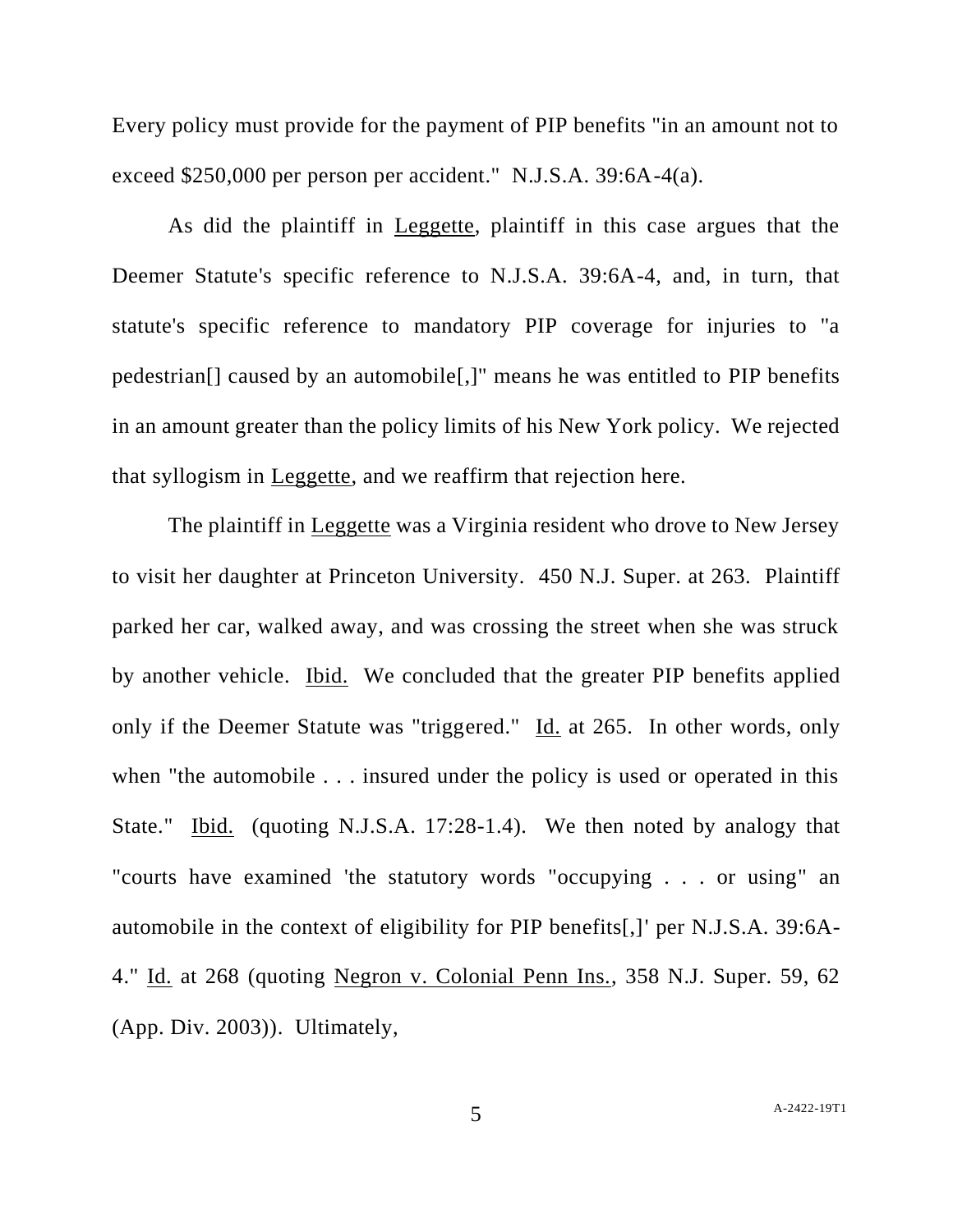[w]e [could not] reconcile the Legislature's intent in enacting the Deemer Statute to cover a pedestrian accident, which is not a consequence of [the] plaintiff's use of her automobile. Rather, we conclude[d] coverage under the Deemer Statute demands "substantial nexus" between the out-of-state vehicle and the accident for which benefits are sought.

[Id. at 270 (citing <u>Negron</u>, 358 N.J. Super. at 62).]

We agree with this analysis. Requiring defendant to provide greater PIP coverage than was purchased by plaintiff — its New York insured — simply because plaintiff used his car to cross the state line into New Jersey runs counter to the various legislative goals of the Deemer Statute. See, e.g., Whitaker v. DeVilla, 147 N.J. 341, 348 (1997) (noting "that out-of-state insureds driving in New Jersey and insured by companies authorized to transact insurance business in New Jersey have available up to \$250,000 in personal injury protection (PIP) benefits" (emphasis added)); Martin v. Home Ins. Co., 141 N.J. 279, 282 (1995) (to provide "the occupants of an out-of-state car traveling in New Jersey [with] the same financial protections as occupants of in-state cars traveling the same roadways") (emphasis added); Gov't Emps. Ins. Co., 358 N.J. Super. at 560 (purpose was to provide protection to New Jersey's residents involved in accidents with out-of-state vehicles). None of these cases, or any other published case, suggest that the Legislature intended to provide out-of-state